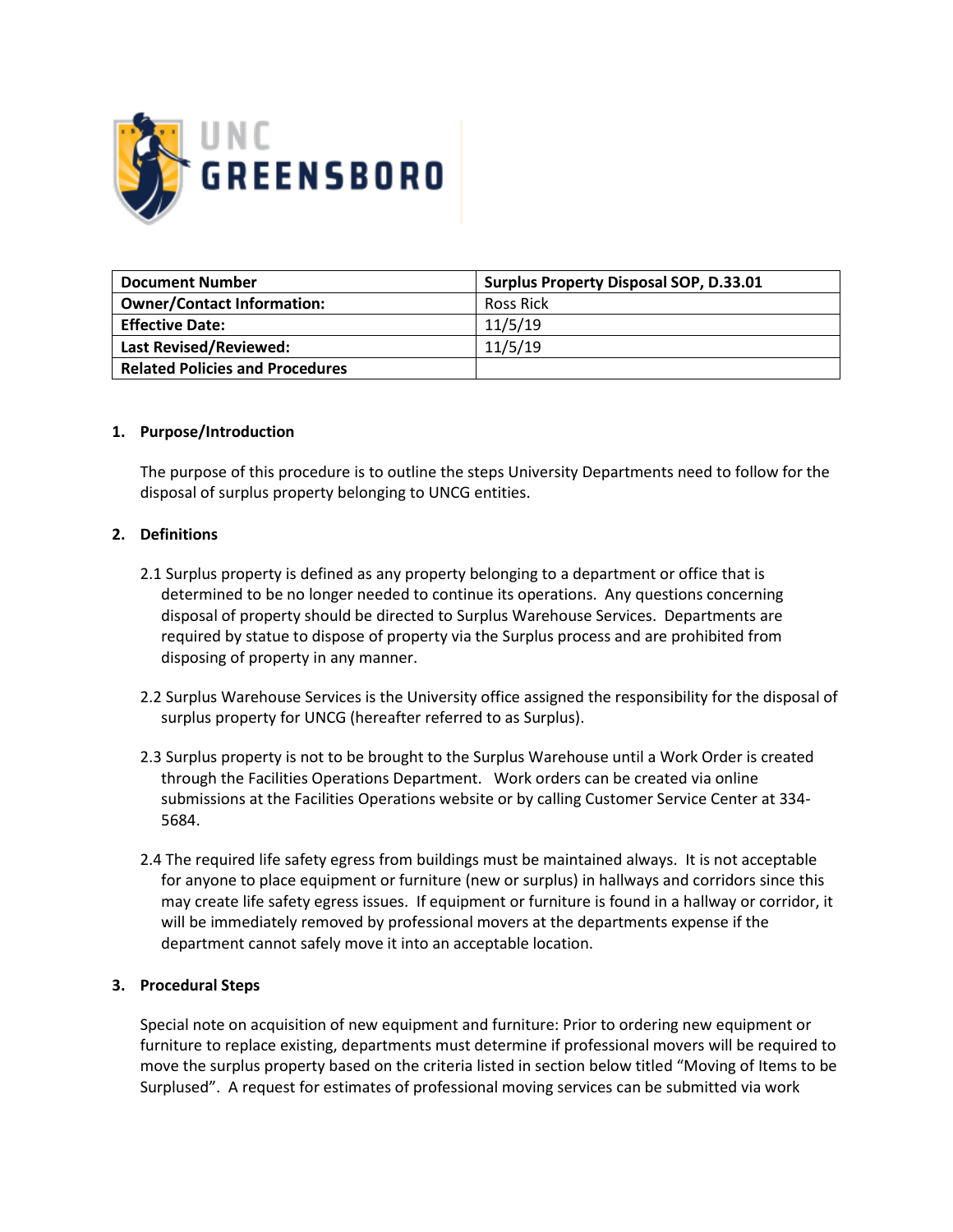order to the customer service center or by clicking [here.](https://facoperations.uncg.edu/request-service/) This is necessary so that the department will know in advance whether they will need to fund and plan for professional moving services.

- 3.1 Surplus of Existing Property University Department Responsibilities
	- 3.1.1 Provide at least one-month advance notice to Surplus Warehouse Services via work order before the desired pick-up date for the surplus property. Please consider this timeline as you plan acquisition of new items that will require the surplus of existing items.
	- 3.1.2 Complete and submit a list of all equipment and material to be surplused or scrapped by submitting a work order to customer service center by phone or online submittal [\(https://facoperations.uncg.edu/request-service/\)](https://facoperations.uncg.edu/request-service/).
	- 3.1.3 When property being disposed is beyond the scope identified below, the Surplus Warehouse Manager will contact and coordinate a moving company to address moving the property from the requestor to the warehouse. This will occur at the cost of the requestor and will be subject to availability and logistics of the moving company.
	- 3.1.4 Surplus Warehouse Manager will provide a Facilities Operations estimate form which will include price, estimated date of relocation, and an area for a departmental approver signature. Departments will be will billed back to the customer upon the completion of the move.
	- 3.1.5 Notify the Surplus Warehouse (2900 Oakland Ave.) at least one week in advance to schedule delivery of items to the warehouse by contracted professional moving services.
	- 3.1.6 Physically tag surplus items listed on the Surplus Request form as "Surplus". Surplus staff may only accept items submitted on the work order form that are tagged.
- 3.2 Moving of Items to be Surplused
	- 3.2.1 Surplus Warehouse will require moving services to move the Surplus Items under the following circumstances:
		- Single items over 100lbs.
		- Moves that require more than 2 employees for more than 2 hours.
		- Moves that require items heavier than 25lbs to be carried up or down stairs.
		- More than 20 smaller items (smaller items are considered boxes weighing less than 25lbs).
		- Moves that are required due to a Facilities Design or Construction Project.
		- Items that are too large for an elevator.
- 3.3 Surplus Departmental Responsibilities
	- 3.3.1 Schedule and coordinate pick up of items and communicate with customers by direct communication. Updating work order notes for reference of the customer service center. Upon receipt of work order Surplus Warehouse will update the work order with expected week of pickup.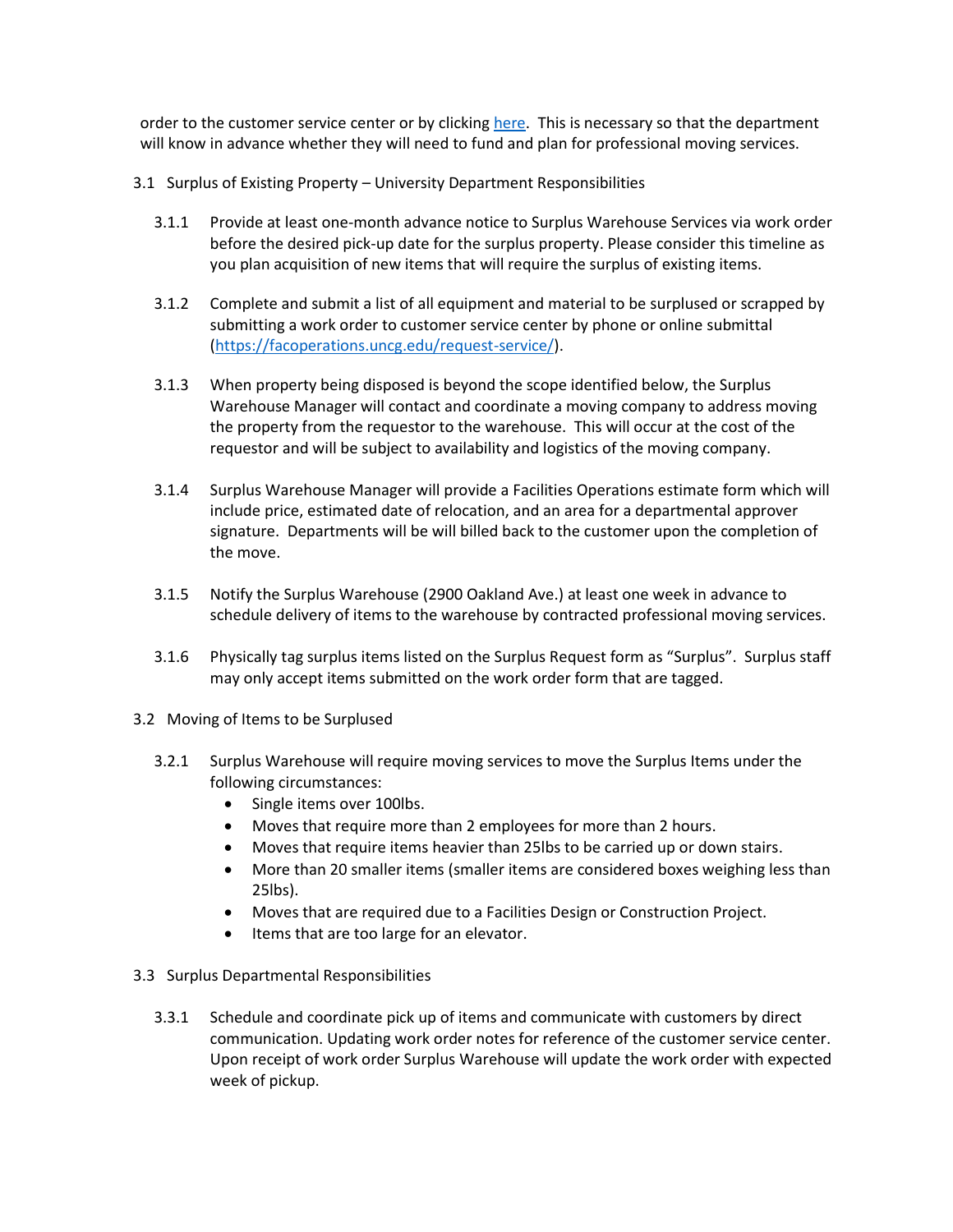- 3.3.2 Pick up items at scheduled time and deliver items to Surplus Warehouse.
- 3.3.3 Receive delivery of items to the Surplus Warehouse by professional movers within the agreed upon timeframe as coordinated with the department.
- 3.3.4 Coordination of moving company services when applicable. Surplus Manager will complete the Facilities Operations estimate form.
- 3.4 Department to Department Transfer
	- 3.4.1 Property may be transferred between departments without involving Surplus Warehouse Services. Transfer of Fixed Assets must be completed as described on the Fixed Asset website utilizing form FA-14[: http://fix.uncg.edu.](http://fix.uncg.edu/)
	- 3.4.2 It is the responsibility of the departments who are transferring items to work out logistics of relocation.
- 3.5 Reuse of Surplus Property in the Surplus Warehouse
	- 3.5.1 Designated Representatives of campus departments may visit the warehouse (2900 Oakland Ave) via appointment with the Warehouse Manager to select items that may be useful to the department.
	- 3.5.2 Surplus Warehouse will be closed to campus departments starting on the Monday of the sale week, it will re-open for campus reuse the Monday after the sale.
- 3.6 Equipment Trade-In
	- 3.6.1 Some equipment may have trade-in value. The responsible department should notify UNCG Purchasing department with the appropriate information on the item. Purchasing will contact State Surplus for approval regarding the trade-in price. Departments should note this on the purchasing requisition of the new items intended to purchase. For fixed assets, upon completion of the purchase requisition the department must submit the appropriate form to Fixed Assets located on the Fixed Assets website. (https:fix.uncg.edu)
- 3.7 Additional Requirements for Certain Property
	- 3.7.1 Street-Legal Vehicles: Departments must schedule delivery of street legal vehicles with keys and Titles to the Surplus Warehouse (2900 Oakland Ave) upon the completion of the procedure noted above for Fixed Assets. It is the departments responsibility to contact the Office of Accounting Service for vehicle title. Surplus will process it and list the vehicle for sale on the State Surplus Site. Surplus will all also remove the license tags and return them to the Department of Motor Vehicles.
	- 3.7.2 Street-Legal Vehicles (unable to transport): Departments must follow procedure outlined above, but also must give Surplus Warehouse one-month lead time to be able to post for 14 days for bid process along with 14 additional days to set up pickup. If vehicle does not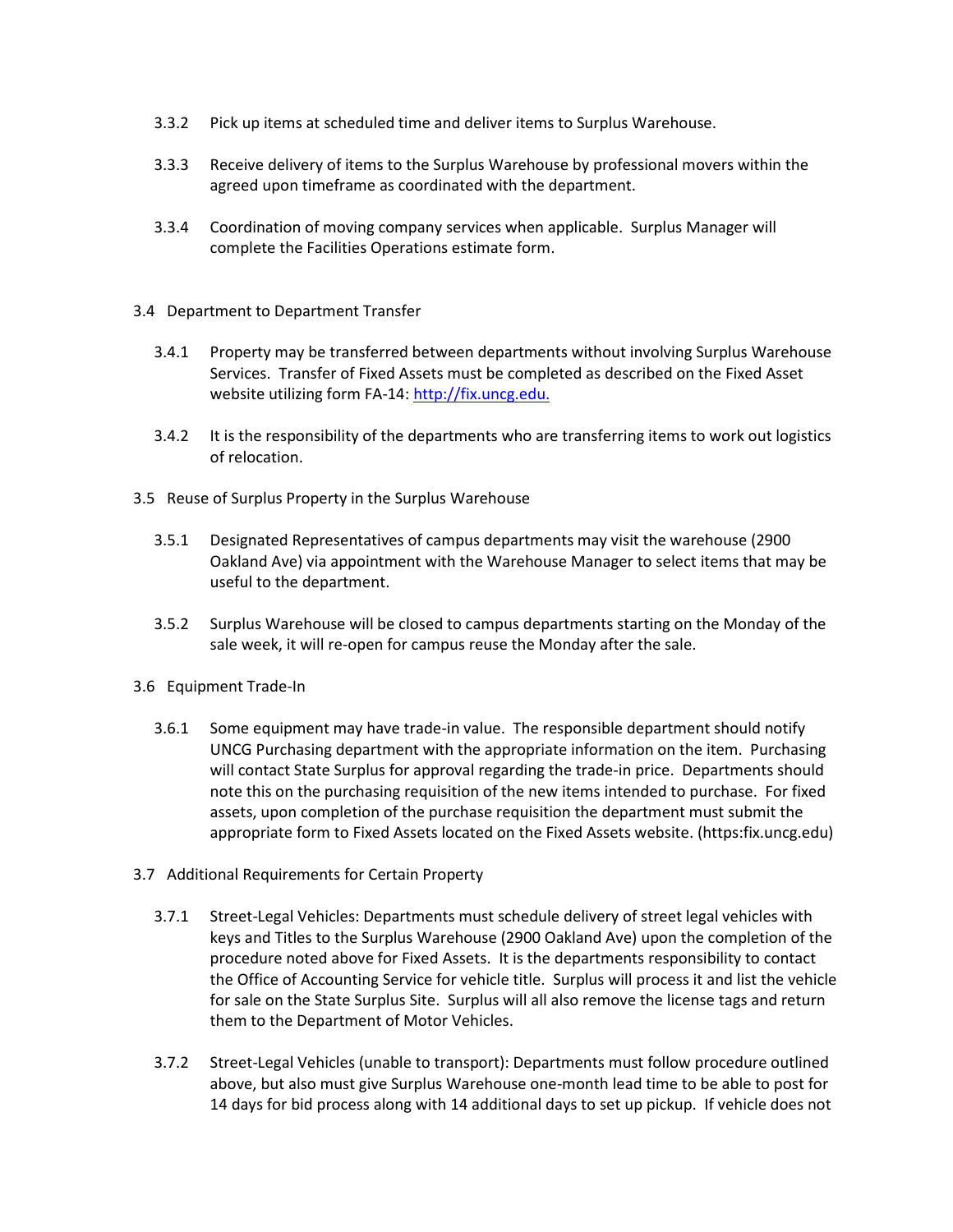sell after 14 days, it will be disposed of as scrap metal through the state contract within the following 14 days after the bid process is concluded.

- 3.7.3 Total Loss Vehicles: Departments are responsible for contacting Insurance Provider to ensure the vehicle is declared a total loss. Upon confirmation, department is to submit insurance company name, claim number, copy of paperwork with amount, contact at insurance company, vehicles title, and the location of the vehicle into the surplus work order system. Settlement of total loss will be transferred into the department upon receipt from the department of administration.
- 3.7.4 Radioactive Materials: Disposal of any tool, instruments, vessels, storage cabinets, refrigerators etc. used in conjunction with radioactive substances must be cleared by the Environmental Health and Safety Department.
- 3.7.5 Biohazard Exposure: Items which have been used in conjunction with biohazards must be decontaminated by the department before Surplus will pick up. Contact Environmental Health and Safety for instructions on proper decontamination requirements.
- 3.7.6 Hazardous Waste (refrigerant, etc.): Items that are either to be turned into Surplus Warehouse whether picked up, delivered or recycled must have certificate from certified vendor stating that items were removed prior to disposal.
- 3.7.7 Federal Property: If property to be disposed of was purchased with federal funds and title vests with the government, approval must be obtained from the funding agent by the department before this equipment can be declared surplus and sent to Surplus.
- 3.7.8 Computers: Before surplusing desktop, laptop or tablets computers the department must remove all software and data from the machine, departments can contact 6-Tech and submit the ticket as the machine may be repurposed via ITS. Machines that are not repurposed will then be picked up or submitted to Surplus Warehouse for disposal via state contract vendor. Never place or store machines out in common areas including hallways, breakrooms, loading docks, or outside of buildings. Data on these machines can be retrieved thus compromising confidential information.
- 3.8 New Furniture and Equipment Delivery
	- 3.8.1 Departments are to include delivery of new equipment and furniture to its destination in the purchase order. Furniture and equipment deliveries will not be accepted at Campus Supply or at the Surplus Warehouse. As indicated in Section above the Surplus Warehouse is not to be used as a storage or staging area furniture and equipment must also never be stored in hallways or corridors as to maintain life safety egress. Departments should coordinate delivery so that the furniture or equipment is delivered to its final location and is not stored or staged in hallways and corridors.
- 3.9 Removing Property Stored or Staged in Hallways or Corridors
	- 3.9.1 The required safety egress in buildings must always be maintained always, as required by the Life Safety Code. Surplus Warehouse Services and/or Environmental Health and